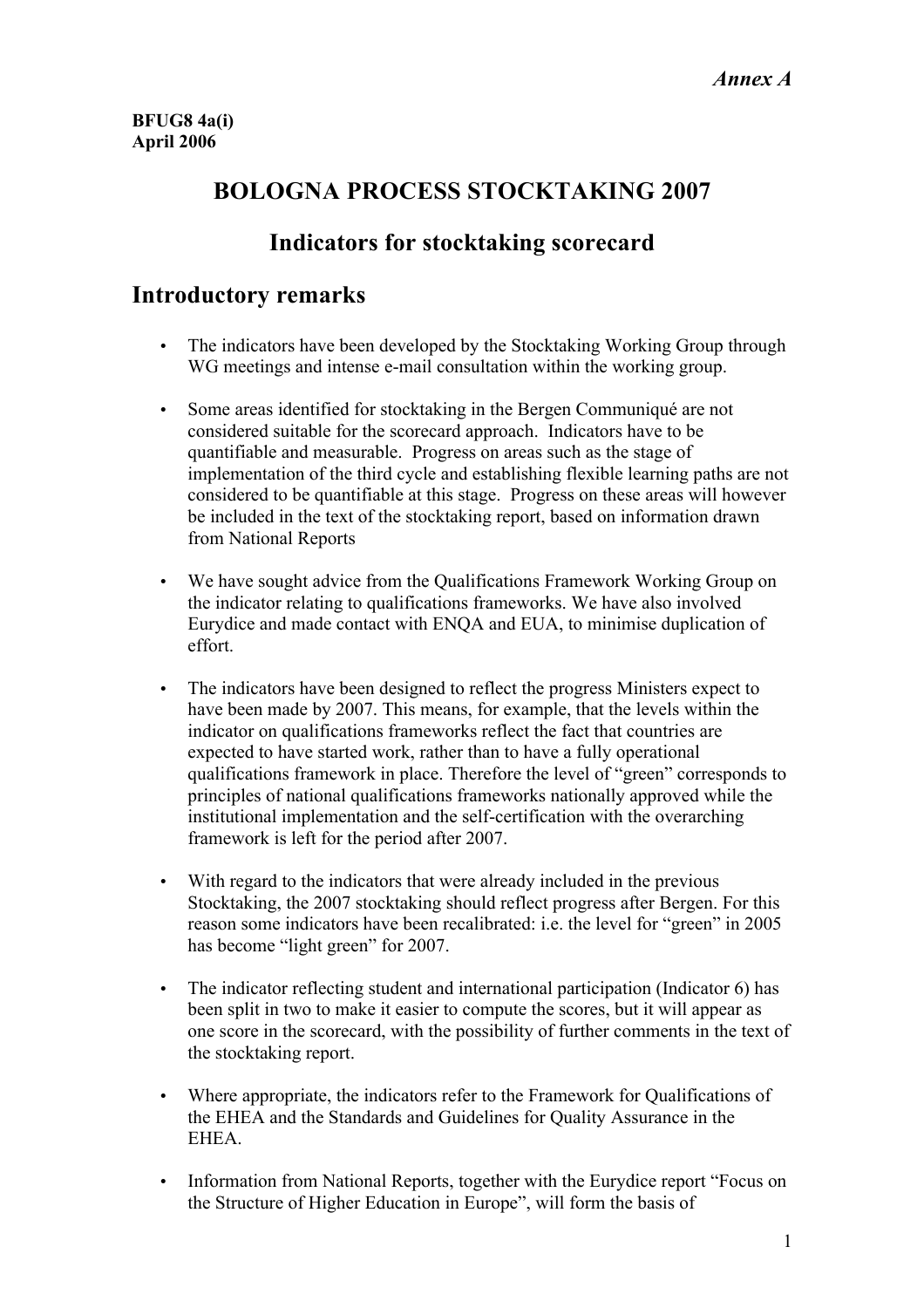stocktaking. There will be a direct read across between the questions in the National Report template and stocktaking indicators.

#### BOLOGNA PROCESS STOCKTAKING 2007

#### **List of the indicators for the** *Bologna scorecard 2007*

#### **Degree system**

- 1. Stage of implementation of the first and second cycle
- 2. Access to the next cycle
- 3. Implementation of national qualifications framework

#### **Quality assurance**

- 4. National implementation of *Standards and Guidelines for QA in the EHEA*
- 5. Stage of development of external quality assurance system
- 6. Level of student and international participation

#### **Recognition of degrees and study periods**

- 7. Stage of implementation of diploma supplement
- 8. National implementation of the principles of the Lisbon Recognition

Convention

9. Stage of implementation of ECTS

#### **Lifelong learning**

10. Recognition of prior learning

#### **Joint degrees**

11. Establishment and recognition of joint degrees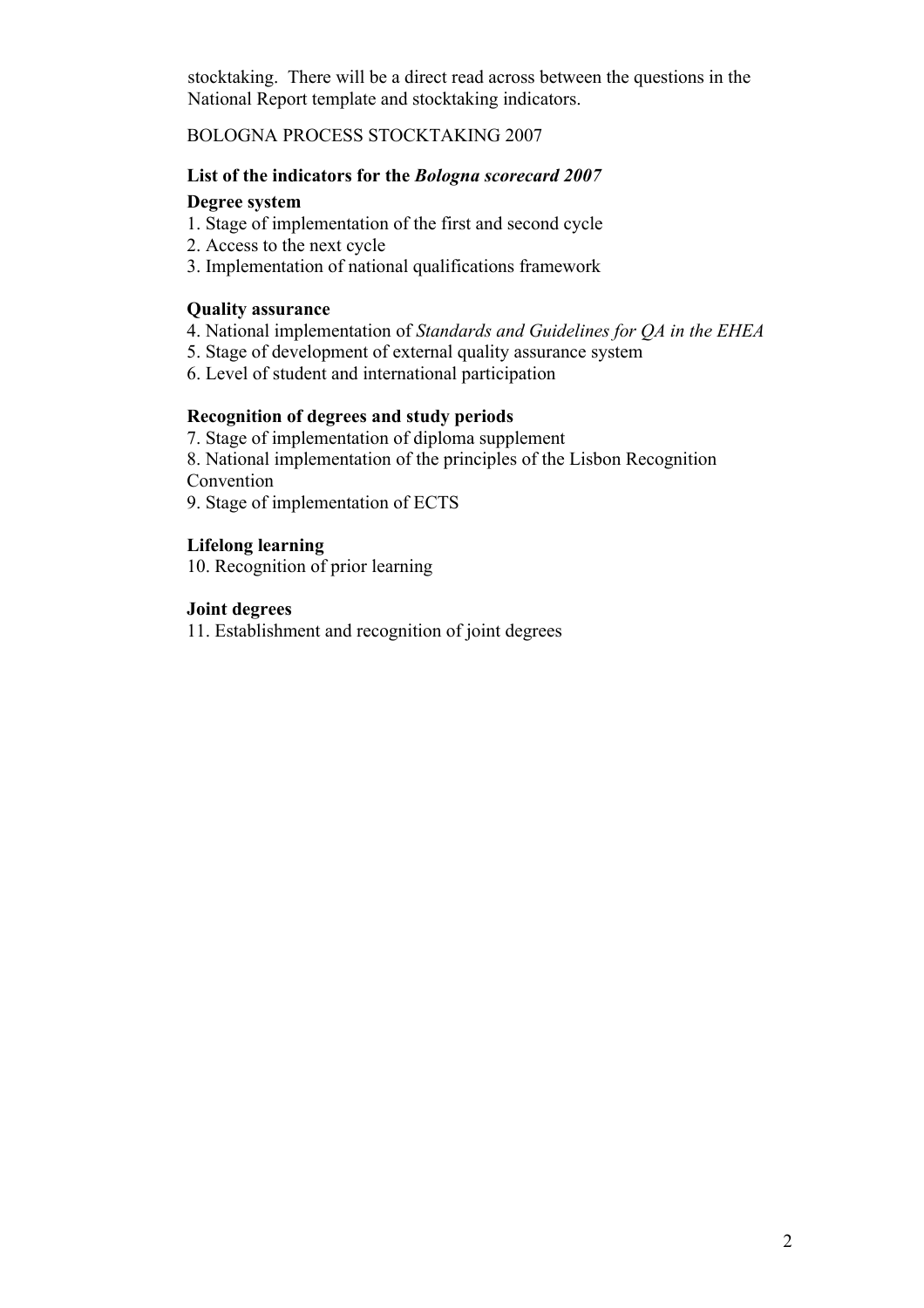### **SCORECARD CRITERIA FOR THE DEGREE SYSTEM**

| <b>DEGREE</b> | 1. Stage of implementation of the first and second cycle                                                                               |
|---------------|----------------------------------------------------------------------------------------------------------------------------------------|
| <b>SYSTEM</b> |                                                                                                                                        |
| Green (5)     | In 2006/07 at least 90% of students are enrolled in a two-cycle                                                                        |
|               | degree system* that is in accordance with the Bologna principles                                                                       |
| Light green   | In 2006/07 60-89 % of students are enrolled in a two-cycle degree                                                                      |
| $\bf(4)$      | system that is in accordance with the Bologna principles                                                                               |
|               | In 2006/07 30-59 % of students are enrolled in a two-cycle degree                                                                      |
| Yellow $(3)$  | system that is in accordance with the Bologna principles                                                                               |
|               | In $2006/07$ less than 30 % of students are enrolled in a two-cycle<br>degree system that is in accordance with the Bologna principles |
| Orange (2)    | <b>OR</b>                                                                                                                              |
|               | Legislation for a degree system in accordance with the Bologna                                                                         |
|               | principles has been adopted and is awaiting implementation                                                                             |
|               | There is no legislation in force to make the degree system                                                                             |
| Red(1)        | compatible with the Bologna principles                                                                                                 |
|               |                                                                                                                                        |

#### **1. Stage of implementation of the first and second cycle**

\* There may be exceptions for a limited number fields leading to regulated professions

## **2. Access to the next cycle**

| <b>DEGREE</b><br><b>SYSTEM</b> | 2. Access* to the next cycle                                                                                                                                                                                      |
|--------------------------------|-------------------------------------------------------------------------------------------------------------------------------------------------------------------------------------------------------------------|
| Green (5)                      | All first cycle qualifications give access* to several second cycle<br>programmes and all second cycle qualifications give access to at<br>least one third cycle programme without major transitional problems    |
| Light green<br>(4)             | All first cycle qualifications give access to at least one second cycle<br>programme and all second cycle qualifications give access to at least<br>one third cycle programme without major transitional problems |
| Yellow (3)                     | There are some first cycle qualifications that do not give access to<br>the second cycle and/or some second cycle qualifications that do not<br>give access to the third cycle                                    |
| Orange (2)                     | A significant number of first and/or second cycle qualifications do<br>not give access to the next cycle                                                                                                          |
| Red(1)                         | Most first and/or second cycle qualifications do not give access to<br>the next cycle or there are no arrangements for access to the next<br>cycle                                                                |

\* **access**: the right of qualified candidates to apply and to be considered for admission (definition used in the Lisbon Recognition Convention)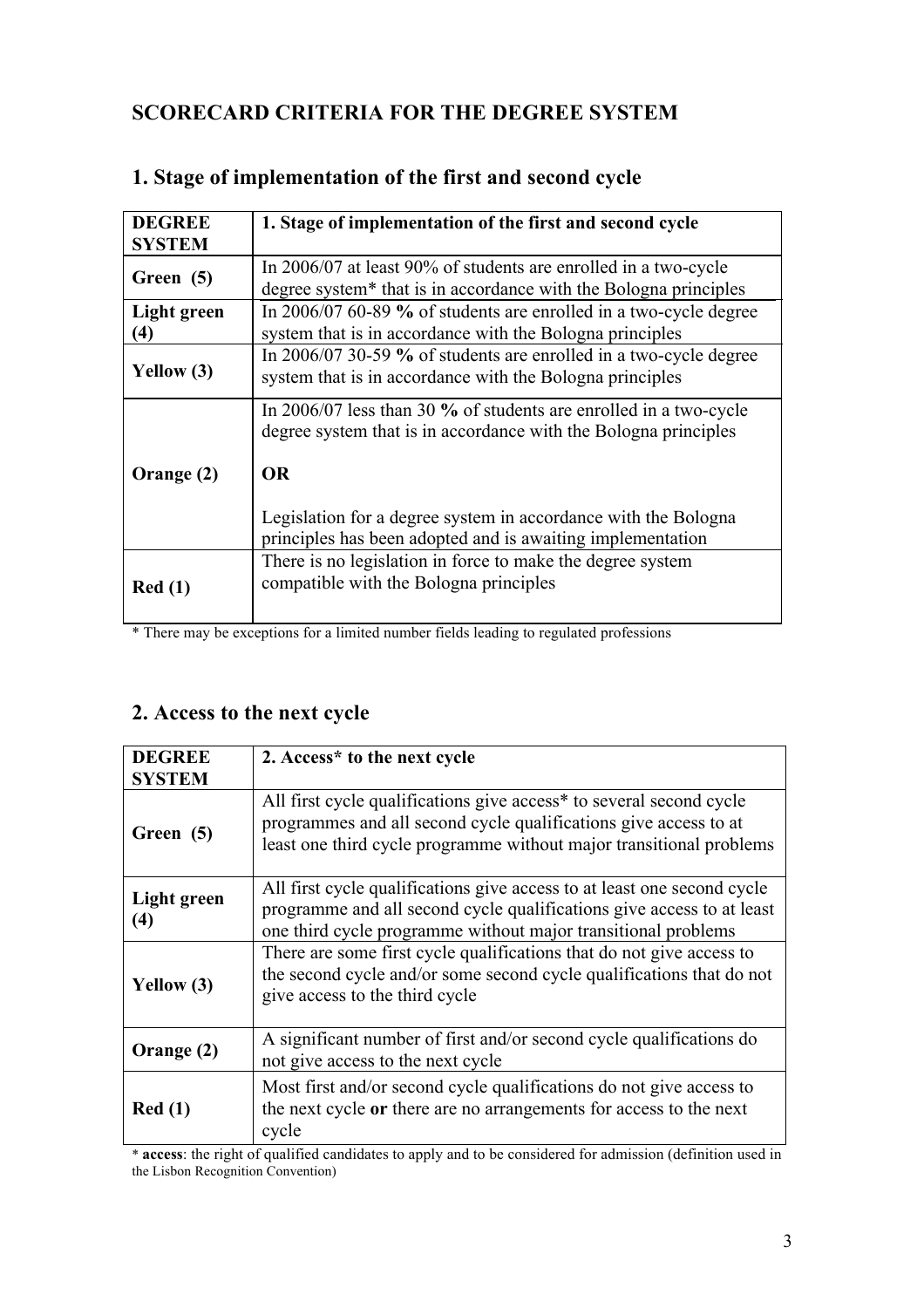# **3. Implementation of national qualifications framework**

| <b>DEGREE</b><br><b>SYSTEM</b> | 3. Implementation of national qualifications framework                                                                                                                                                      |
|--------------------------------|-------------------------------------------------------------------------------------------------------------------------------------------------------------------------------------------------------------|
| Green (5)                      | A national QF in line with the overarching QF for EHEA is in<br>place*                                                                                                                                      |
| Light green<br>(4)             | A proposal for a national QF in line with the overarching QF for<br>EHEA has been discussed with all relevant stakeholders at the<br>national level                                                         |
| Yellow $(3)$                   | A proposal for a national QF in line with the overarching QF for<br>EHEA has been prepared                                                                                                                  |
| Orange (2)                     | The development process leading to definition of national<br>framework of qualifications in line with the overarching QF for<br>EHEA has started, and it includes all the relevant national<br>stakeholders |
| Red(1)                         | Work at establishing national QF in line with the overarching QF<br>for EHEA has not started                                                                                                                |

\*In some countries, this would mean that the QF is embedded in national legislation; in other countries it would mean that it has been agreed between all the relevant stakeholders and is ready to be implemented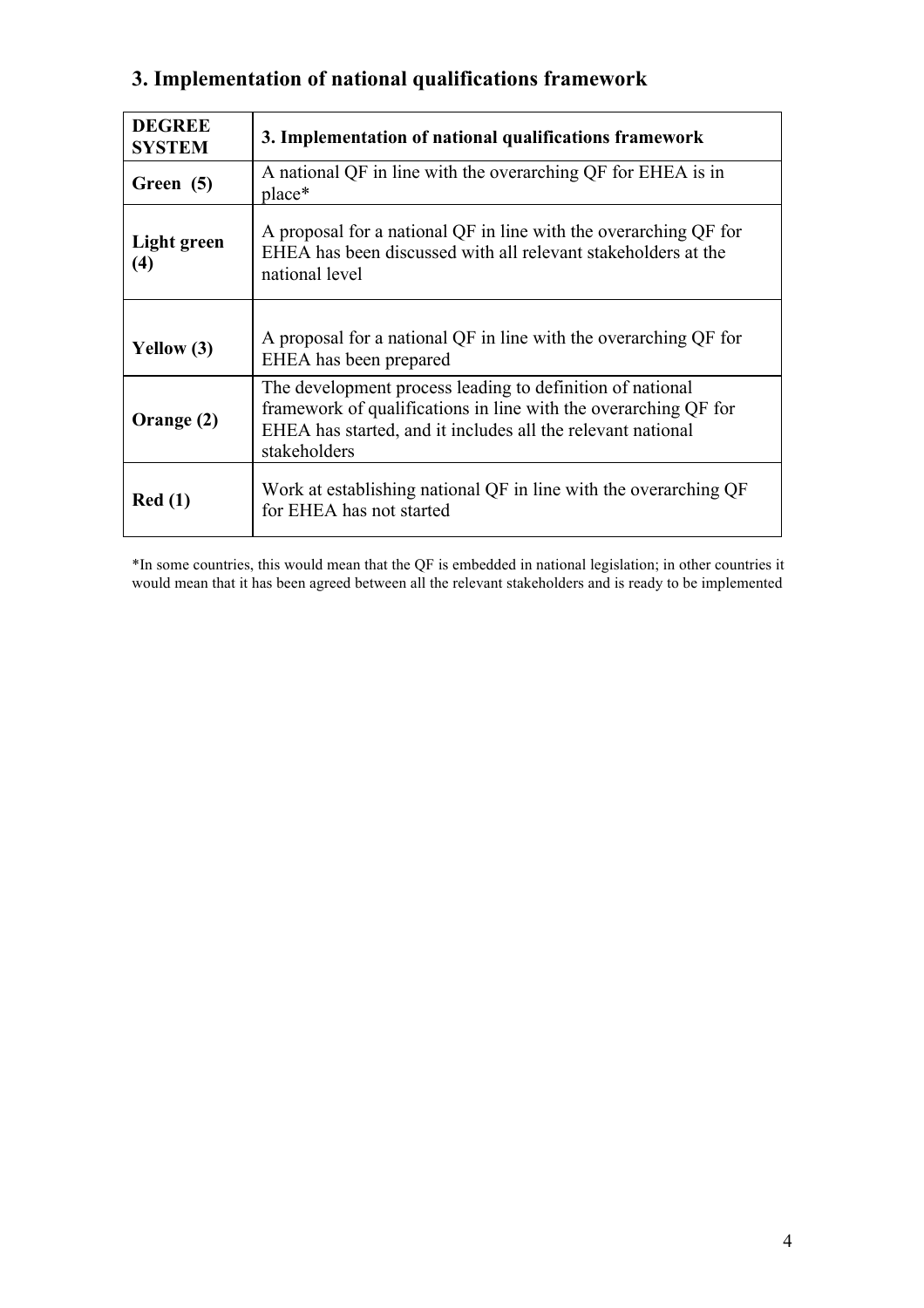# **SCORECARD CRITERIA FOR QUALITY ASSURANCE**

### **4. National implementation of** *Standards and Guidelines for QA in the EHEA*

| <b>QUALITY</b><br><b>ASSURANCE</b> | 4. National implementation of Standards and Guidelines for QA<br>in the EHEA                                                                                  |
|------------------------------------|---------------------------------------------------------------------------------------------------------------------------------------------------------------|
| Green (5)                          | A national QA system in line with the Standards and Guidelines for<br><i>QA in the EHEA</i> is fully in operation                                             |
| Light green<br>(4)                 | The process of implementing a national QA system in line with the<br>Standards and Guidelines for QA in the EHEA has started                                  |
| Yellow (3)                         | There are clear plans and established deadlines for amending the<br>national QA system in line with the Standards and Guidelines for<br><i>OA</i> in the EHEA |
| Orange (2)                         | National quality assurance system is under review in line with the<br>Standards and Guidelines for QA in the EHEA                                             |
| Red(1)                             | No arrangements to implement the <i>Standards and Guidelines for</i><br><i>OA</i> in the EHEA                                                                 |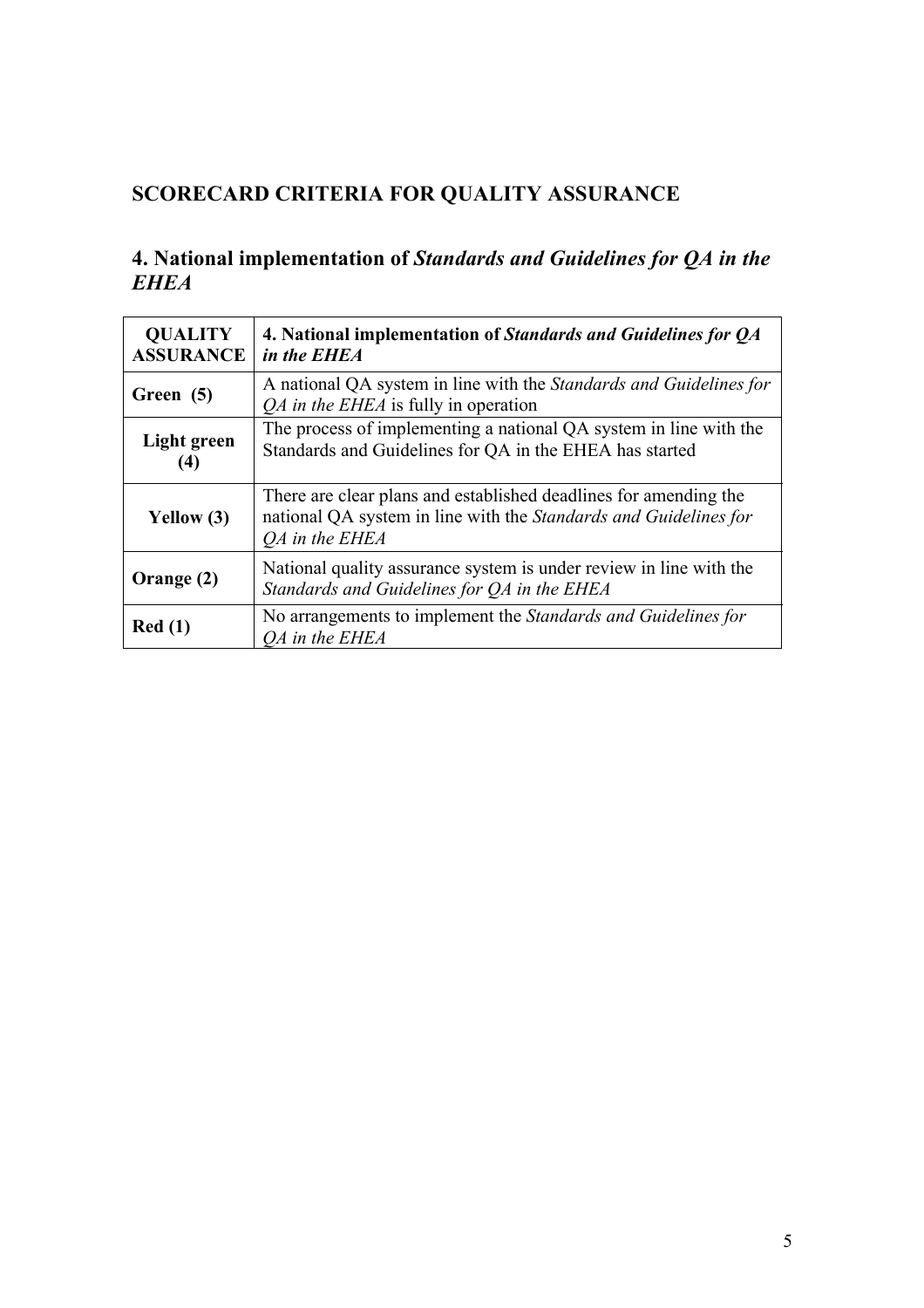# **5. Stage of development of external quality assurance system**

| <b>QUALITY</b>            | 5. Stage of development of quality assurance system                                                                                                                                                                                                                                                                                                           |
|---------------------------|---------------------------------------------------------------------------------------------------------------------------------------------------------------------------------------------------------------------------------------------------------------------------------------------------------------------------------------------------------------|
| <b>ASSURANCE</b>          |                                                                                                                                                                                                                                                                                                                                                               |
| Green (5)                 | A fully functioning quality assurance system is in operation at<br>national level and applies to all HE *<br>Evaluation of programmes or institutions includes four elements:<br>internal assessment,<br>external review,<br>publication of results<br>peer review of national QA agency(ies) according to the<br>Standards and Guidelines for QA in the EHEA |
| <b>Light green</b><br>(4) | A Quality Assurance system is in operation at national level and<br>applies to all HE $[*]$<br>The quality assurance system covers three elements:<br>-internal assessment<br>- external review<br>- publication of results                                                                                                                                   |
| Yellow (3)                | A Quality Assurance system is in operation at national level, but it<br>does not apply to all HEIs. The quality assurance system covers at<br>least one of the three elements:<br>- internal assessment<br>- external review<br>- publication of results                                                                                                      |
| Orange (2)                | Legislation or regulations on quality assurance of programmes or<br>institutions, including at least the first three elements, have been<br>prepared but are not implemented yet<br><b>or</b><br>implementation of legislation or regulations has begun on a very<br>limited scale                                                                            |
| Red(1)                    | No legislation or regulations on evaluation of programmes or<br>institutions with at least the first three elements<br><sub>or</sub><br>legislation in the process of preparation                                                                                                                                                                             |

\* Higher education: all types of courses of study, or sets of courses of study, training or training for research at the post secondary level which are recognized by the relevant authorities of a Party as belonging to its higher education system.(definition from the Lisbon Recognition Convention)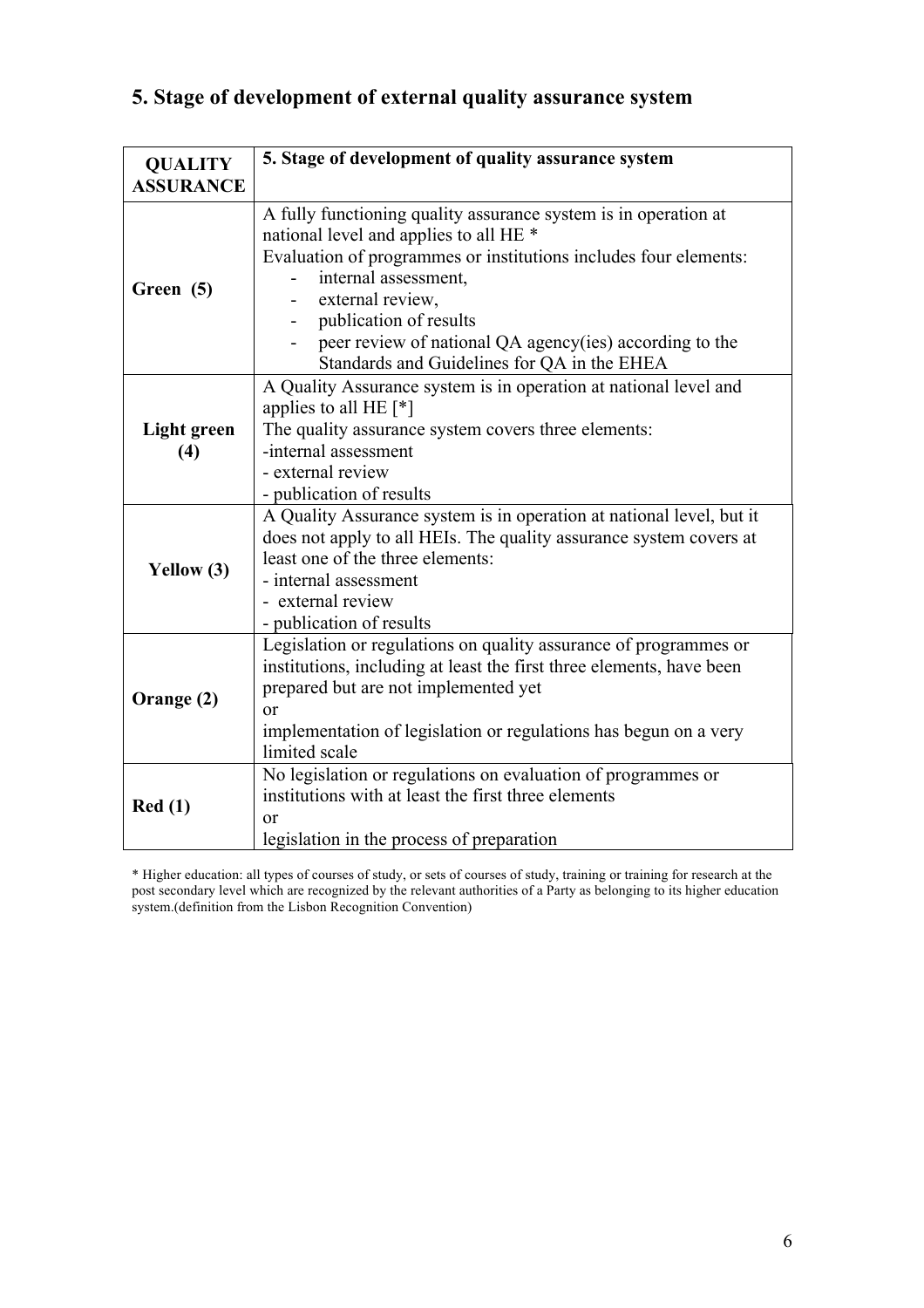## **6. Level of student and international participation1**

| <b>QUALITY</b><br><b>ASSURANCE</b> | 6a. Level of student participation                                                                                                                                                                                                                      |
|------------------------------------|---------------------------------------------------------------------------------------------------------------------------------------------------------------------------------------------------------------------------------------------------------|
| Green (5)                          | Students participate at four levels:<br>- In the governance of national bodies for QA<br>- in external review of HEIs: either in expert teams or at decision<br>making stage,<br>- in consultation during external reviews<br>- in internal evaluations |
| Light green<br>(4)                 | Students participate at <b>three</b> of the four above levels                                                                                                                                                                                           |
| Yellow (3)                         | Students participate at two of the four above levels                                                                                                                                                                                                    |
| Orange (2)                         | Students participate at one of the four above levels                                                                                                                                                                                                    |
| Red(1)                             | There is no student involvement<br>or<br>No clarity about structures and arrangements for student participation                                                                                                                                         |

# **6b. Level of international participation**

| <b>QUALITY</b><br><b>ASSURANCE</b> | 6b. Level of international participation                                                                                                                                                                                                                                |
|------------------------------------|-------------------------------------------------------------------------------------------------------------------------------------------------------------------------------------------------------------------------------------------------------------------------|
| Green (5)                          | International participation takes place at four levels:<br>- in the governance of national bodies for QA<br>- in the external evaluation of national QA agencies,<br>-Within teams for external review of HEIs,<br>- Membership of ENQA or other international networks |
| Light green<br>(4)                 | International participation takes place at <b>three</b> of the four above<br>levels                                                                                                                                                                                     |
| Yellow (3)                         | International participation takes place at two of the four above levels                                                                                                                                                                                                 |
| Orange (2)                         | International participation takes place at one of the four above levels                                                                                                                                                                                                 |
| Red(1)                             | There is no international involvement<br>or<br>No clarity about structures and arrangements for international<br>participation                                                                                                                                          |

<sup>&</sup>lt;sup>1</sup> The indicator reflecting student and international participation (Indicator 6) has been split in two to make it easier to compute the scores, but that it will appear as one score in the scorecard, with the possibility of further comments in the textual part of the report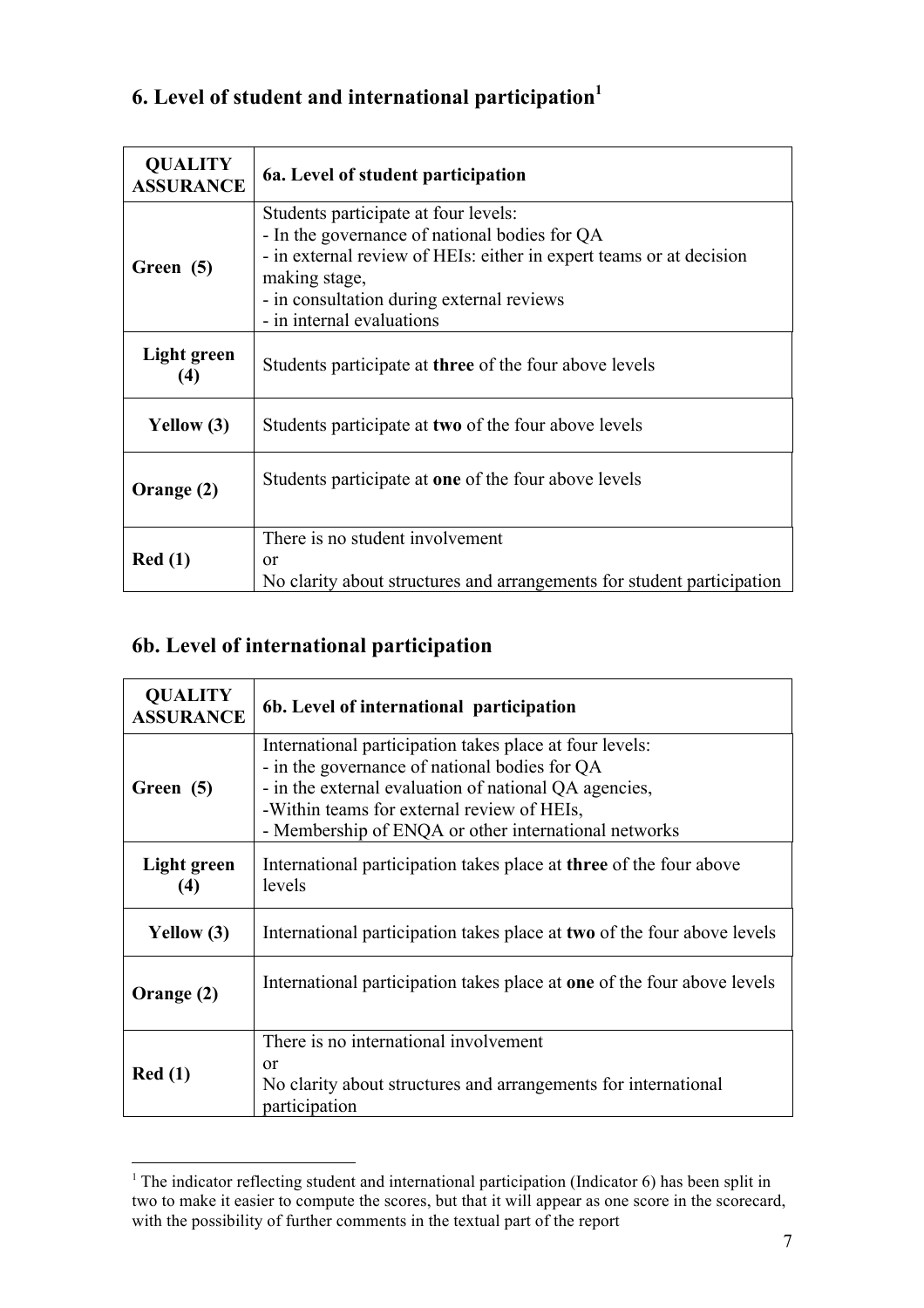### **SCORECARD CRITERIA FOR RECOGNITION OF DEGREES AND STUDY PERIODS**

# **7. Stage of implementation of diploma supplement**

| <b>RECOGNIT</b><br><b>ION OF</b>                               | 7. Stage of implementation of diploma supplement                                                                                                                                                                              |
|----------------------------------------------------------------|-------------------------------------------------------------------------------------------------------------------------------------------------------------------------------------------------------------------------------|
| <b>DEGREES</b><br><b>AND</b><br><b>STUDY</b><br><b>PERIODS</b> |                                                                                                                                                                                                                               |
| Green (5)                                                      | <b>Every student</b> graduating in 2007 will receive a Diploma Supplement<br>in the EU/CoE/UNESCO Diploma Supplement format and in a widely<br>spoken European language<br>automatically,<br>free of charge,                  |
| <b>Light green</b><br>(4)                                      | Every student graduating in 2007 will receive the Diploma<br>Supplement in the EU/CoE/UNESCO Diploma Supplement format and<br>in a widely spoken European language<br>on request<br>free of charge,                           |
| Yellow (3)                                                     | A DS in the EU/CoE/UNESCO Diploma Supplement format and in a<br>widely spoken European language will be issued to some students or<br>in some programmes in 2007<br>on request<br>free of charge,<br>$\overline{\phantom{0}}$ |
| Orange (2)                                                     | A DS in the EU/CoE/UNESCO Diploma Supplement format and in a<br>widely spoken European language will be issued to some students or<br>in some programmes in 2007<br>on request<br>not free of charge                          |
| Red(1)                                                         | Systematic issuing of DS in the EU/CoE/UNESCO Diploma<br>Supplement format and in a widely spoken European language has not<br>started.                                                                                       |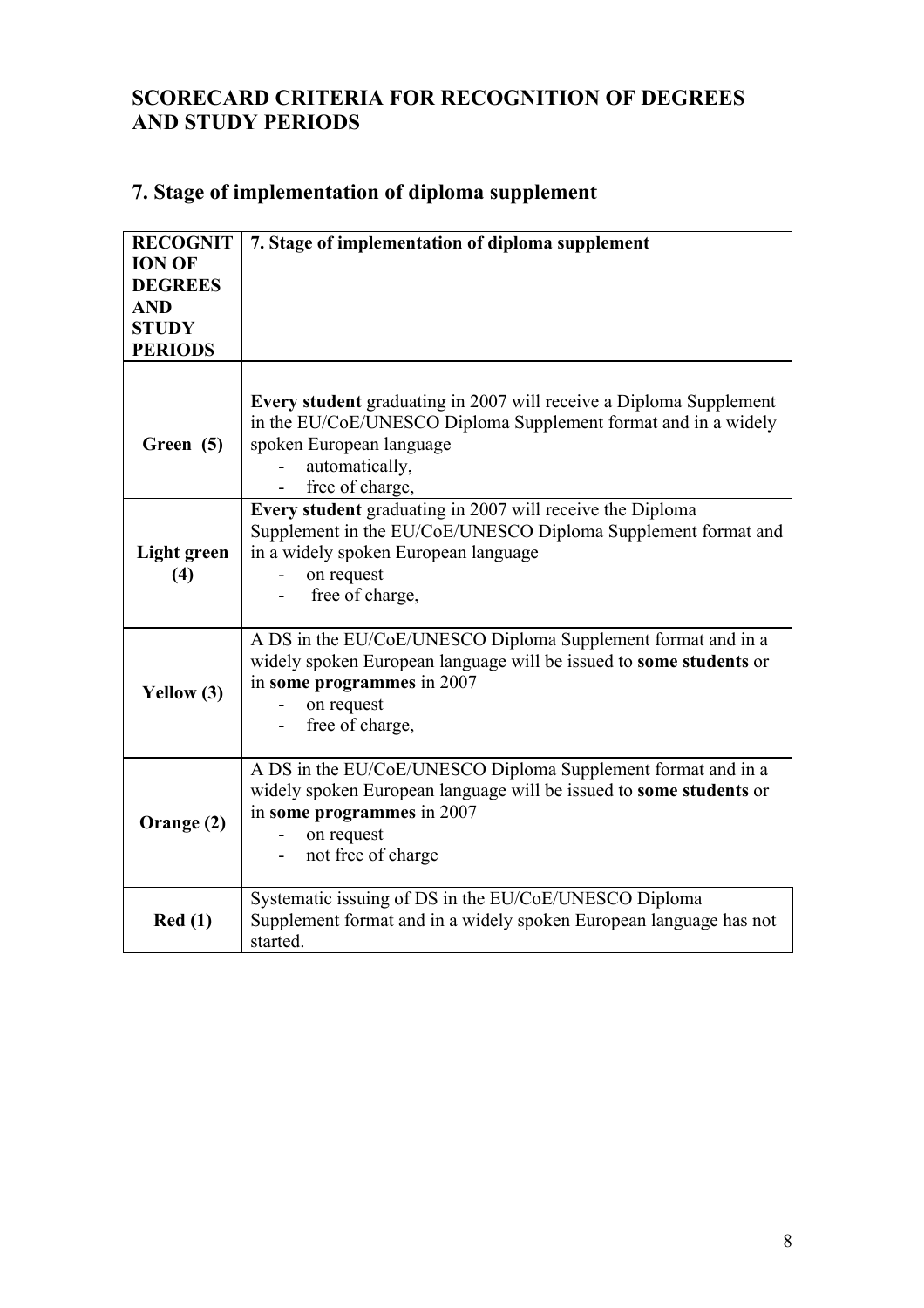### **8. National implementation of the principles of the Lisbon Recognition Convention**

| <b>RECOGNITI</b><br>ON OF<br><b>DEGREES</b><br><b>AND STUDY</b><br><b>PERIODS</b> | 8. National Implementation of the principles of the Lisbon<br><b>Recognition Convention</b>                                                                                                                                                                                                                                                                                                                                                                                                                                                                                                                                                                                                                                        |
|-----------------------------------------------------------------------------------|------------------------------------------------------------------------------------------------------------------------------------------------------------------------------------------------------------------------------------------------------------------------------------------------------------------------------------------------------------------------------------------------------------------------------------------------------------------------------------------------------------------------------------------------------------------------------------------------------------------------------------------------------------------------------------------------------------------------------------|
| Green (5)                                                                         | The convention has been ratified and national legislation complies<br>with the legal framework of the Lisbon Convention and the later<br>supplementing documents*, ensuring fulfilment of the five main<br>principles:<br>applicants' right to fair assessment,<br>recognition if no substantial differences can be proven,<br>in cases of negative decisions the competent recognition<br>authority must demonstrate the existence of (a) substantial<br>difference(s)<br>country's duty to provide information on own programmes<br>and institutions<br>country's duty to establish an ENIC<br>The convention has been ratified and National legislation fully<br>complies with the five abovementioned principles of the Lisbon |
| <b>Light green</b><br>(4)                                                         | Convention but some amendments are needed to introduce the<br>principles of the later Supplementing Documents <sup>3</sup>                                                                                                                                                                                                                                                                                                                                                                                                                                                                                                                                                                                                         |
| Yellow(3)                                                                         | The convention has been ratified and National legislation is in<br>compliance with 3 or 4 out of 5 abovementioned principles of the<br><b>Lisbon Recognition Convention</b>                                                                                                                                                                                                                                                                                                                                                                                                                                                                                                                                                        |
| Orange (2)                                                                        | The convention has been ratified and National legislation is in<br>compliance with 1 or 2 abovementioned principles of the Lisbon<br><b>Recognition Convention</b>                                                                                                                                                                                                                                                                                                                                                                                                                                                                                                                                                                 |
| Red(1)                                                                            | The convention has been ratified but national legislation has NOT<br>been reviewed with regard to recognition<br>or<br>Convention has not been ratified                                                                                                                                                                                                                                                                                                                                                                                                                                                                                                                                                                            |

\* Recommendation on the Criteria and Procedures for Recognition (2001), Recommendation on the Recognition of Joint Degrees (2004), Code of Good Practice in the Provision of Transnational Education  $(2001)$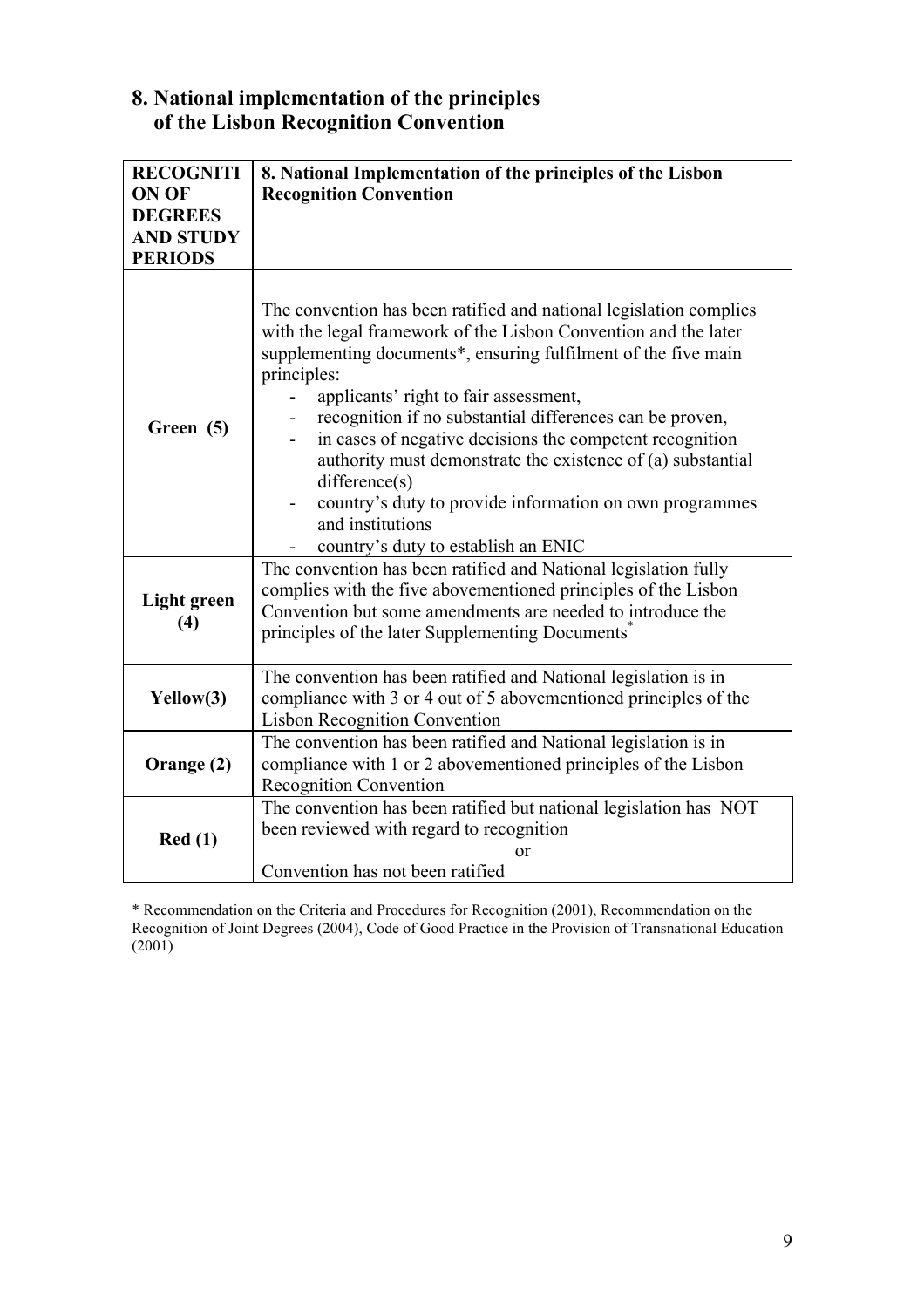## **9. Stage of implementation of ECTS**

| <b>RECOGNITION</b><br><b>OF DEGREES</b><br><b>AND STUDY</b><br><b>PERIODS</b> | 9. Stage of implementation of ECTS                                                                                                                                                                                                                                                |
|-------------------------------------------------------------------------------|-----------------------------------------------------------------------------------------------------------------------------------------------------------------------------------------------------------------------------------------------------------------------------------|
| Green (5)                                                                     | In 2007 ECTS credits are allocated in all first and second cycle<br>programmes, enabling credit transfer and accumulation.                                                                                                                                                        |
| Light green (4)                                                               | In 2007 credits are allocated in at least 75 per cent of the first and<br>second cycle Higher Education programmes, using ECTS<br>or<br>a fully compatible credit system enabling credit transfer and<br>accumulation*                                                            |
| Yellow(3)                                                                     | In 2007 credits are allocated in 50-74 per cent of Higher Education<br>programmes, using ECTS or a fully compatible national credit<br>system enabling credit transfer and accumulation                                                                                           |
| Orange (2)                                                                    | In $2007$ :<br>ECTS credits are allocated in less than 50 per cent of Higher<br>Education programmes<br>$\alpha$<br>A national credit system is used which is not fully compatible with<br><b>ECTS</b><br>$\alpha$<br>ECTS is used in all programmes but only for credit transfer |
| Red(1)                                                                        | No credit system is in place yet                                                                                                                                                                                                                                                  |

\*A "translation" between the national system and ECTS should be provided.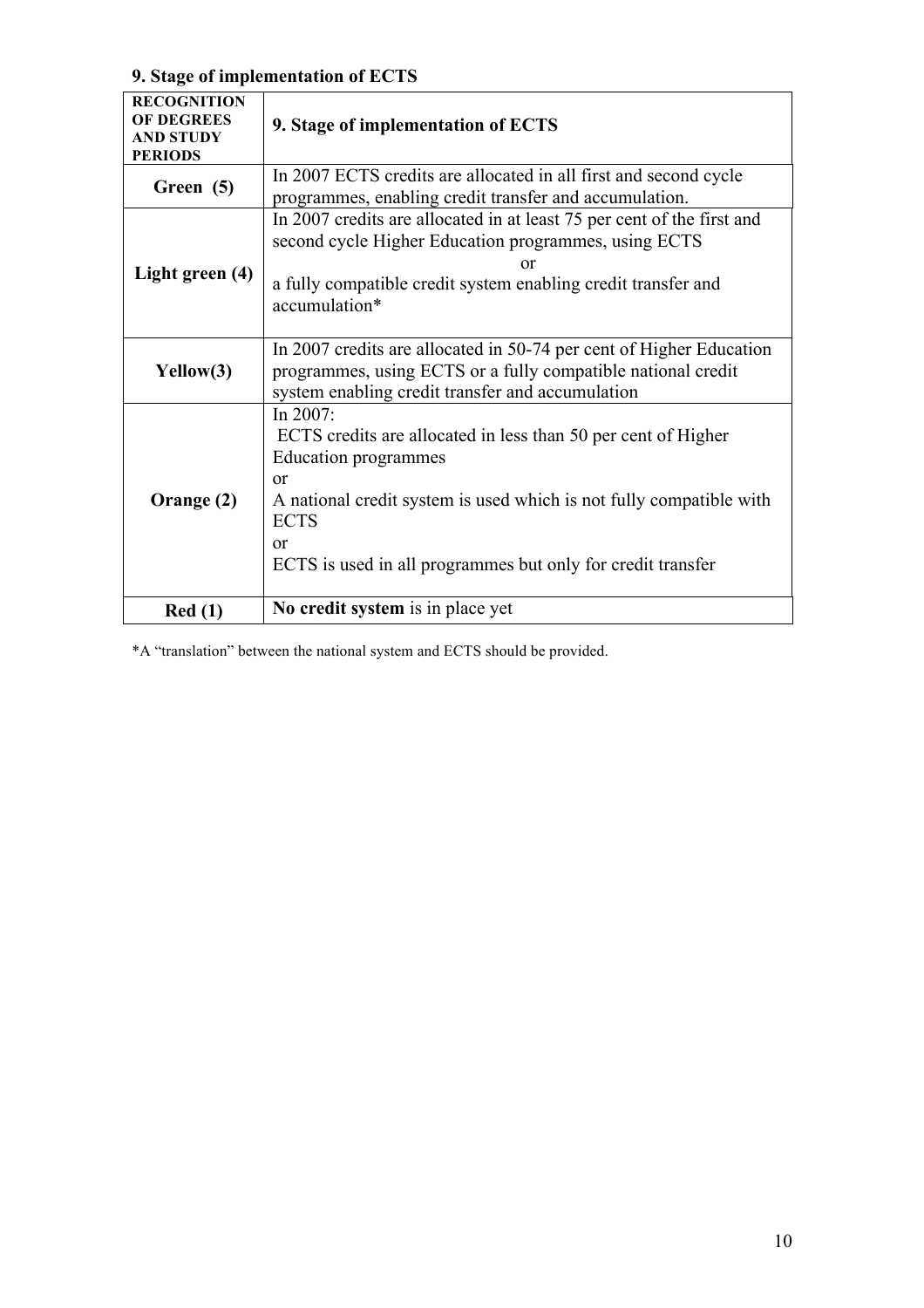# **SCORECARD CRITERIA FOR LIFELONG LEARNING<sup>2</sup>**

# **10. Recognition of prior learning**

|                                    | 10. Recognition of prior learning                                                                                                                                                                                                                                                                                                                                                                                                        |
|------------------------------------|------------------------------------------------------------------------------------------------------------------------------------------------------------------------------------------------------------------------------------------------------------------------------------------------------------------------------------------------------------------------------------------------------------------------------------------|
| <b>LIFELONG</b><br><b>LEARNING</b> |                                                                                                                                                                                                                                                                                                                                                                                                                                          |
| Green (5)                          | There are procedures/national guidelines or policy for assessment of<br>prior learning as a basis for 1) access to higher education programmes,<br>and 2) allocation of credits towards a qualification or exemption from<br>some programme requirements                                                                                                                                                                                 |
| <b>Light green</b><br>(4)          | There are procedures/national guidelines or policy for assessment of<br>prior learning but they are used for only one of the abovementioned<br>purposes                                                                                                                                                                                                                                                                                  |
| Yellow $(3)$                       | Procedures/national guidelines or policy establishing the right to<br>assessment of prior learning have been agreed or adopted and are<br>awaiting implementation<br><sub>or</sub><br>There are no specific procedures/national guidelines or policy for<br>assessment of prior learning, but procedures for recognition of prior<br>learning are demonstrably in operation at some higher education<br>institutions or study programmes |
| Orange (2)                         | Implementation of recognition of prior learning is in a pilot phase at<br>some higher education institutions<br>$\alpha$<br>Work at drawing up procedures/national guidelines or policy for<br>recognition of prior learning has been started                                                                                                                                                                                            |
| Red(1)                             | No procedures for recognition of prior learning are in place either at<br>the national or at the institutional/programme level.                                                                                                                                                                                                                                                                                                          |

<sup>&</sup>lt;sup>2</sup> The establising of the flexible learning paths will be reflected in the text of the Stocktaking report based on National Reports